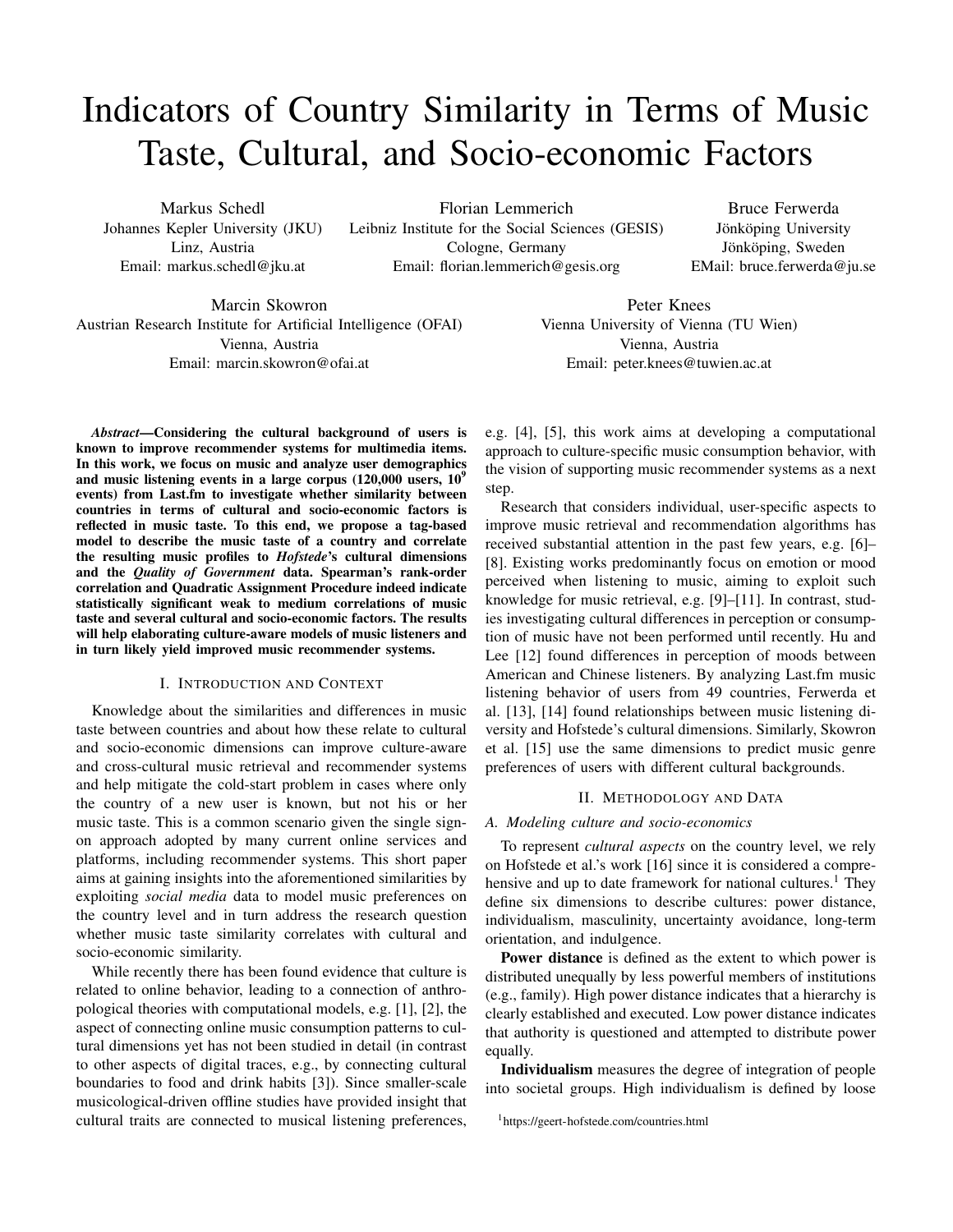

Fig. 1: Distribution of Last.fm users in LFM-1b dataset, over gender groups, sorted increasingly according to share of male users from left to right.



Fig. 2: Age distribution of Last.fm users in LFM-1b dataset, sorted according to median age from young to old.



Fig. 3: Radar plot of genre profiles for Last.fm users in LFM-1b dataset, for top countries.

social ties. The main emphasis is on the *I* instead of the *we*, while opposite for low individualistic cultures.

Masculinity describes a society's preference for achievement, heroism, assertiveness and material rewards for success (countries scoring high in this dimension). Whereas Low masculinity represents a preference for cooperation, modesty, caring for the weak and quality of life.

Uncertainty avoidance defines a society's tolerance for ambiguity. High scoring countries in this scale are more inclined to opt for stiff codes of behavior, guidelines, laws. Whereas more acceptance of differing thoughts and/or ideas are accepting for those scoring low in this dimension.

Long-term orientation is associated with the connection of the past with the current and future actions and/or challenges. Lower scoring countries tend to believe that traditions are honored and kept, and value steadfastness. High scoring countries believe more that adaptation and circumstantial, pragmatic problem-solving are necessary.

Indulgence denotes in general the happiness of a country. High indulgence is related to a society that allows relatively free gratification of basic and natural human desires related to enjoying life and having fun (e.g., be in control of their own life and emotions). Whereas low scoring countries show more controlled gratification of needs and regulate it by means of strict social norms.

We further investigate a range of *socio-economic indicators* taken from the Quality of Government  $(QoG)$  dataset,<sup>2</sup> which aggregates approximately 2,500 variables from more than 100 data sources. From this dataset, we extract a subset of 181 variables for which all the scores are available for the set of analyzed countries. Examples include GDP, income inequality, agriculture's share of economy, unemployment rate, and life expectancy. Details on the variables are provided in [17].

# *B. Modeling music preferences*

We model music preference on the country level by exploiting the LFM-1b dataset [18], which offers (partly incomplete) demographic information and listening histories for about 120,000 Last.fm users. We consider only countries with at least 100 users and for which all Hofstede's cultural dimensions are available, which yields about 53,000 users from 44 countries meeting both conditions. While an initial analysis shows that the distribution of gender and age (Figures 1 and 2, respectively) does not correspond to the population at large, we argue that the data is representative for music lovers who use social media, due to the almost global popularity of Last.fm and the country filtering we apply. This assumption is further supported by a demographic analysis of different social media platforms,<sup>3</sup> in which Last.fm ranked in the center of all platforms' distributions.

<sup>2</sup>http://qog.pol.gu.se/data/datadownloads/qogbasicdata

<sup>3</sup>http://royal.pingdom.com/2012/08/21/report-social-networkdemographics-in-2012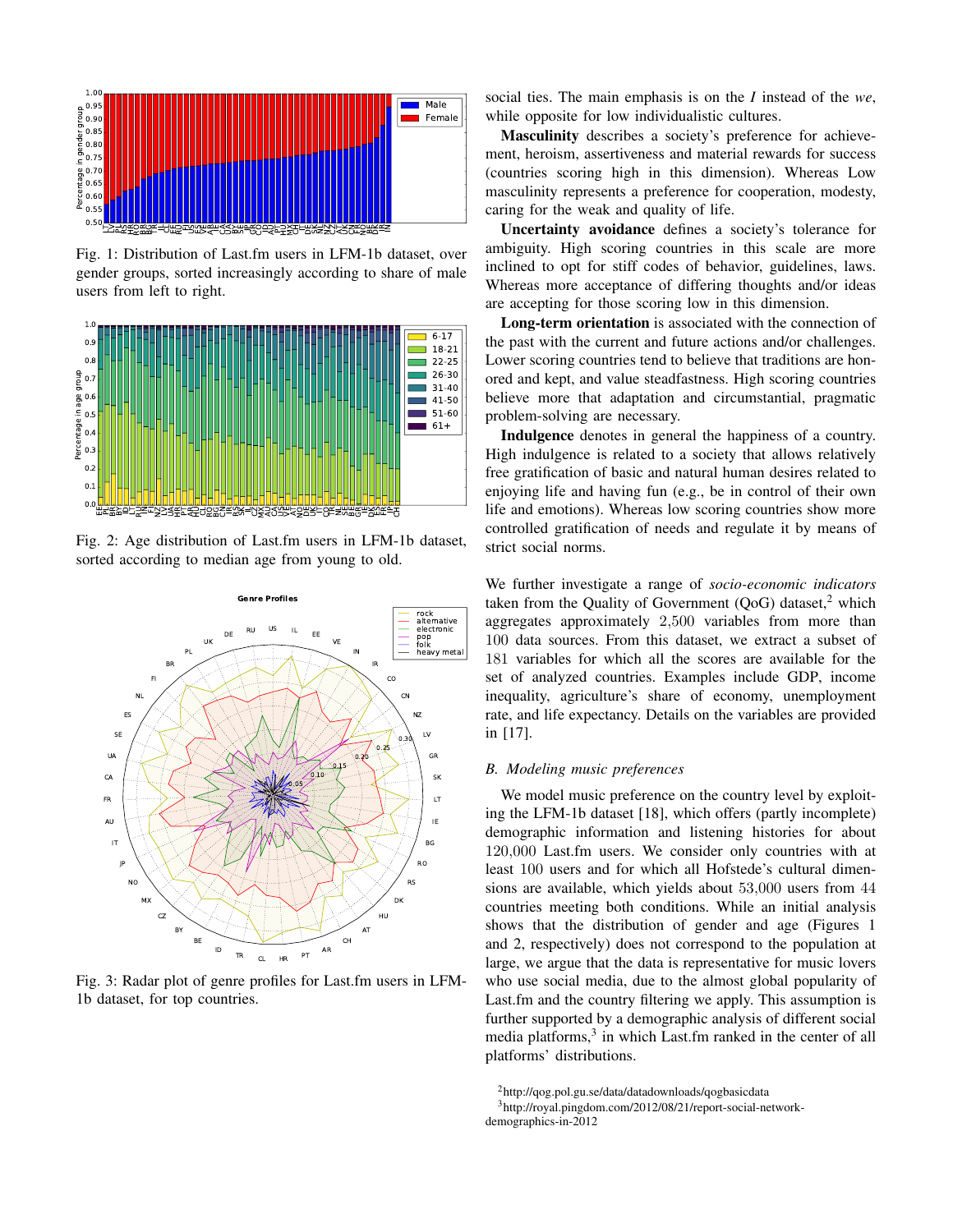We define country-specific *genre profiles*, which are used as a proxy for music taste. First, the top tags assigned to each artist in the LFM-1b dataset are gathered from Last.fm.<sup>4</sup> These tags provide different pieces of information, including instruments ("guitar"), epochs ("80s"), places ("Chicago"), or languages ("Swedish"). We then filter for tags that reflect genre and style, using dictionaries of 20 and 1,998 terms retrieved from Allmusic<sup>5</sup> and Freebase,<sup>6</sup> respectively.<sup>7</sup> The final genre profiles are weight vectors describing the share of each genre among all listening events of the respective country's population. Formally, the weight of genre  $q$  in country c is computed as  $w_{c,g} = \frac{\sum_{a \in A_g} le_{c,a}}{\sum_{b \in A_g} le_{c,a}}$  $\frac{\sum_{a \in A} a \in c, a}{\sum_{a \in A} le_{c,a}}$ , where  $A_g$ is the set of artists tagged with genre  $g, A$  is the entire set of artists, and  $le_{c,a}$  is the number of listening events to artist a in country c.

To obtain a coarse knowledge about the music preferences, Figure 3 shows a radar plot of the genre profiles according to the Allmusic dictionary, for the countries with at least 100 users in the LFM-1b dataset. Starting with the US, countries are sorted in descending order of users in a counterclockwise manner. To reduce visual clutter and increase readability, we include only the shares of some of the most popular genres from Allmusic. As a general tendency, we observe that the popularity ranking of genres is quite consistent between countries. A few exceptions are, for instance, Japan and China, where the share of pop music is higher than that of alternative. Electronic music is consumed to a disproportionately high amount in Russia, France, Belarus, Hungary, Romania, and Estonia, whereas very little in South American countries (Brazil, Chile, and Argentina), Indonesia, and India. Pop music peaks in Japan, China, and Indonesia; folk in the US, Romania, Ireland, and Iran. Metal is particularly popular in Finland, Turkey, and Bulgaria.

## *C. Country Similarity Computation*

We estimate proximity of countries in terms of music preferences via cosine similarity over the raw genre playcount vectors, in order to normalize for different amounts of listening events in different countries. To gauge similarity in terms of cultural and socio-economic dimensions, we calculate the Euclidean distance between the respective scores given by Hofstede and QoG data. We further add as another aspect the geographical distance between countries, which is computed as the geodesic distance in kilometers between country capitals [19].

#### III. EXPERIMENTS AND RESULTS

Since we cannot assume linear relationships between the individual similarity values, we compute Spearman rank-order correlation coefficient  $(\rho)$  between the music similarities on the one hand and the similarities for each of the cultural and socio-economic factors on the other. As the similarity

<sup>6</sup>http://www.freebase.com

TABLE I: Spearman rank-order correlation coefficients  $(\rho)$  and corresponding magnitude of p-values according to QAP.

| Aspect                                                 | $\rho$    | $p$ -value   |
|--------------------------------------------------------|-----------|--------------|
| Masculinity                                            | 0.2476    | $E-17$       |
| Power distance                                         | 0.2240    | $E-20$       |
| Long-term orientation                                  | 0.1791    | $E-06$       |
| Uncertainty avoidance                                  | 0.1539    | $E-01$       |
| Indulgence                                             | 0.1484    | $E-09$       |
| Individualism                                          | 0.1083    | $E-01$       |
| Islam: total % adherents (arda isgenpct)               | 0.3929    | $\Omega$     |
| Ethnic fractionalization (al ethnic)                   | 0.3578    | $\theta$     |
| Pct. no schooling, Female 25+ (bl_lu_25f)              | 0.3399    | $\Omega$     |
| Independent judiciary (bti_ij)                         | 0.3166    | $E-34$       |
| Vote fraud (dpi_fraud)                                 | 0.3142    | $E-10$       |
| Pct. no schooling, male $25+$ (bl_lu_25m)              | 0.3024    | $E-32$       |
| Trust in parliament (ess_trparl)                       | 0.2938    | $E-31$       |
| Information transparency (diat_iti)                    | 0.2926    | $E-41$       |
| Pct. not speaking the official lang. (el_gunn1)        | 0.2918    | $E-21$       |
| Freedom of expression (bti_foe)                        | 0.2862    | $E-23$       |
| Child mortality (epi_chmort)                           | 0.2824    | $E-23$       |
| Trust in legal system (ess_trlegal)                    | 0.2797    | $E-20$       |
| Corruption commission present in constitution (ccp_cc) | 0.2791    | $E-17$       |
| Total seats in legislature (dpi_seats)                 | 0.2786    | $E-15$       |
| Average schooling years, Female 25+ (bl_asy25f)        | 0.2739    | $E-22$       |
| Associational/Assembly rights (bti_aar)                | 0.2690    | $E-42$       |
| Social safety nets (bti_ssn)                           | 0.2668    | $E-27$       |
| Civil society traditions (bti_cst)                     | 0.2603    | $E-18$       |
| Hindu: total % adherents (arda_higenpct)               | 0.2582    | $E-28$       |
| Total ecological footprint (ef_ef)                     | 0.2570    | $E-19$       |
| Approval of democracy (bti_aod)                        | 0.2556    | $E-11$       |
| Geographical distance                                  | $-0.1873$ | $\mathbf{0}$ |

scores of one country are dependent with each other, we resort to a Quadratic Assignment Procedure (QAP) to assert the significance of the findings [20]. This method accounts for dependencies in network data by comparing the actual data with a randomization-based null model. We adjust the  $p$ -value with Bonferroni correction to control the family-wise error rate. Correlation coefficients and p-values from the QAP are reported in Table I.

The table shows all six cultural dimensions (top rows), the top 20 QoG factors (middle rows), and geographical distance (last row). We see that most correlations are positive and weak to medium ( $\rho \in [0.2, 0.4]$ ). Results for *masculinity*, *power distance*, *long-term orientation*, and *indulgence* are statistically significant at low p-values (even after Bonferroni correction). The highest correlations among the socioeconomic dimensions, and the only ones with  $\rho > 0.3$ , are found for factors related to ethnics, religion, and education: *percentage of people who adhere to Islam*, *ethnic fractionalization* (reflects the likelihood that two randomly selected persons from the same country share racial and linguistic characteristic), and *percentage of females aged 25 or older with no schooling*. This gives an indication that populations with similar distribution of religions, races, and languages show similar levels of similarities in terms of music preferences. A bit surprisingly, even though Table I shows that *geographical distance* is negatively correlated with music similarity according to Spearman, i.e., nearby countries share a similar taste, we would have expected a more pronounced correlation. Looking deeper into the music similarity scores, Figure 4 visualizes the similarities between all pairs of countries according to their genre profiles, computed as indicated in Section II-C. Darker colors indicate higher, brighter colors lower similarity. The figure indeed shows high similarities between the far

<sup>4</sup>http://www.last.fm/api/show/artist.getTopTags

<sup>5</sup>http://www.allmusic.com

<sup>&</sup>lt;sup>7</sup>The full lists of genres and styles can be shared upon request.